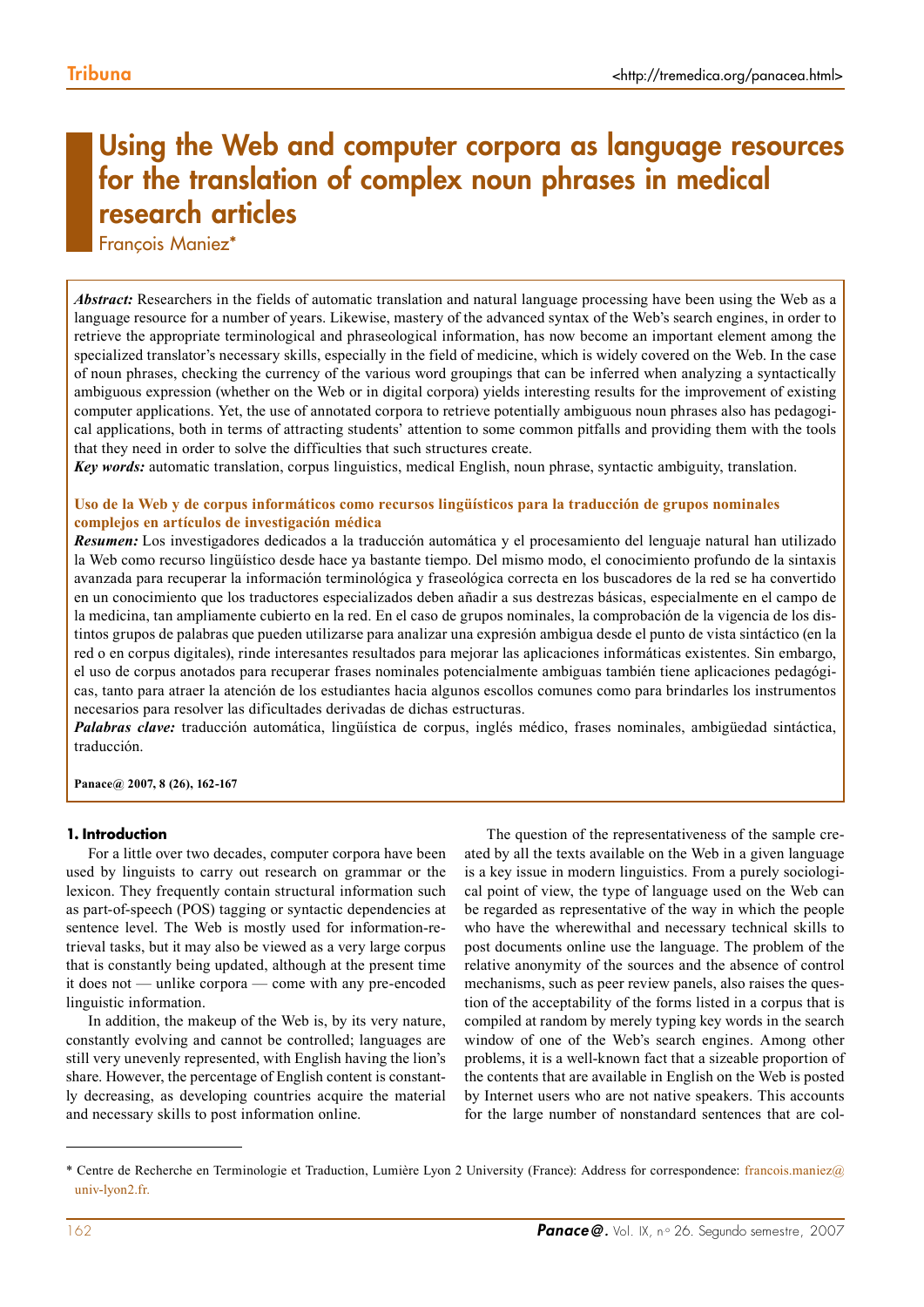lected, if one does not use any of the filters available through the "advanced" settings of the various search engines.

#### **2. Searching for rare terms or syntactic patterns**

The Web makes it possible to retrieve some rare terms or syntactic patterns for which general language corpora, such as the British National Corpus,<sup>a</sup> are not large enough. This is particularly evident in the field of science. For example, the compound adjective *dose-dependent*, which is used 7 times in the British National Corpus, has more than 2 million occurrences on the Web (this figure is the average of the counts provided by the Google and Yahoo search engines). b

Mastering the advanced syntax of search engines makes it possible to access lexical information that may be concealed by the order of relevance that is used by most search engines. This is because the algorithm that determines this order of relevance is solely based on the adequacy between the request and the supposed contents of the Web pages, and not on the linguistic interest of the forms that are used. Thus, typing the adjective *dose-dependent* on a search engine would yield a high percentage of results with a context in which the noun qualified by the adjective is the word *effect* or its plural, *effects*. However, the use of the "minus" filter (dose-dependent -effect -effects) makes it possible to locate many other collocates of the adjective (*inhibition*, *response*, *stimulation*…).c

#### **3. Evaluation of the frequency of use of a specialized expression and search for translation equivalents**

For translators and writers working in a specialized field, the Web may occasionally serve as a tool for checking the frequency of the terms or expressions that they use. Statistics concerning language distribution on the Web<sup>d</sup> still give figures of over 20% for English, although the percentage has been steadily decreasing in the past few years. It is estimated that 84% of the Web was made up of pages in English in 1997,<sup>e</sup> 64% in 1999, 60% in 2001,<sup>f</sup> and 35% in 2004.<sup>g</sup> In the medical field, one finds an average multiplying factor of 5 for the number of results returned by search engines when entering French terms and their English translation.

Bearing this multiplying factor in mind can help the translator search for translation equivalents that are different from the carbon copy of English structures that is often generated by the growing tendency to translate English sources literally. Thus, the Google search engine returns more than 73,000 English pages for the collocation *control the infection*, whereas the total obtained for the literal French translation, *contrôler l'infection*, is less than 730 pages. In the presence of a multiplying factor higher than 100 for two translation equivalents, the translator should assume that there probably are other expressions of higher currency that are used to translate the same concept. In the case of English-to-French translation, the combined use of the quotation marks and the wild card "\*" — which stands for the presence of one or several intervening words within an expression — makes it possible to enter such strings as « pour \* l'infection » or « en \* l'infection » and to quickly detect expressions for which the number of results is higher than those obtained for the literal translation of the collocation *control the infection* (*combattre / éliminer l'infection*).

The use of the wild card for solving translation problems may also apply when the exact equivalent of a complex term is unknown. Let us consider the case of the term *gluten-sensitive enteropathy*, yielding approximately 80,000 results on the Web, in which the translator might have difficulty finding the accurate translation for the compound adjective *gluten-sensitive*. h Since the result returned by search engines for the literal translation, *entéropathie sensible au gluten*, is less than 50, one may reasonably assume that there are other translation equivalents. The use of the request « entéropathie \* gluten » yields more than 350 results and allows for the identification of the most frequently used equivalents *(entéropathie au gluten*, *entéropathie d'intolérance au gluten*, *entéropathie induite par le gluten*, *entéropathie de sensibilité au gluten).*

The use of the wild card also proves useful whenever the translation equivalent of only one term belonging to several frequently associated terms is known to the translator, while the other is not. Let us consider the case of the French term « petite circulation », which is not listed as an entryi in the Grand Dictionnaire Terminologique, unlike another term that is frequently mentioned in the same context, « grande circulation » (*systemic circulation*). A quick examination of the first 20 results returned when entering "systemic and \* circulation" reveals that most of the results contain the expression *systemic and pulmonary circulation*. The entry for *pulmonary circulation* in the Grand Dictionnaire Terminologique actually indicates that the term has a near-synonym, *lesser circulation*, that can reasonably be assumed to be equivalent to the French term *petite circulation*.

## **4. Current and future uses of the Web for terminological purposes: diachronic corpora and grammar check.**

The Web's search engines now make it possible to search for translation equivalents and carry out bilingual term extraction by using Web pages selected for a pair of given languages as comparable language data bases or corpora. The concordancer KWiCFinder, which will be described below in further detail, is a particularly invaluable tool for such purposes. For tracking the coining of new words (neology), the creation of diachronic corpora is facilitated by Google's *daterange* function — in particular, in fields like data processing and medicine, which are heavily represented on the Web. The *daterange* function makes it possible to restrict the results of the request to the pages that were last updated prior to the date entered by the Internet user. Search engine indexing started in the late '80s, so it is now possible to compare the current state of the language with usage that prevailed 15 years ago.

In the near future, the Web will probably make it possible to check the grammar of a text written in English by purely statistical means. The machine analysis of the most frequent word sequences, which has been used for many years in natural language processing for automatic part-ofspeech (POS) tagging (using the 4-gram method), makes it possible to detect word sequences in a given sentence whose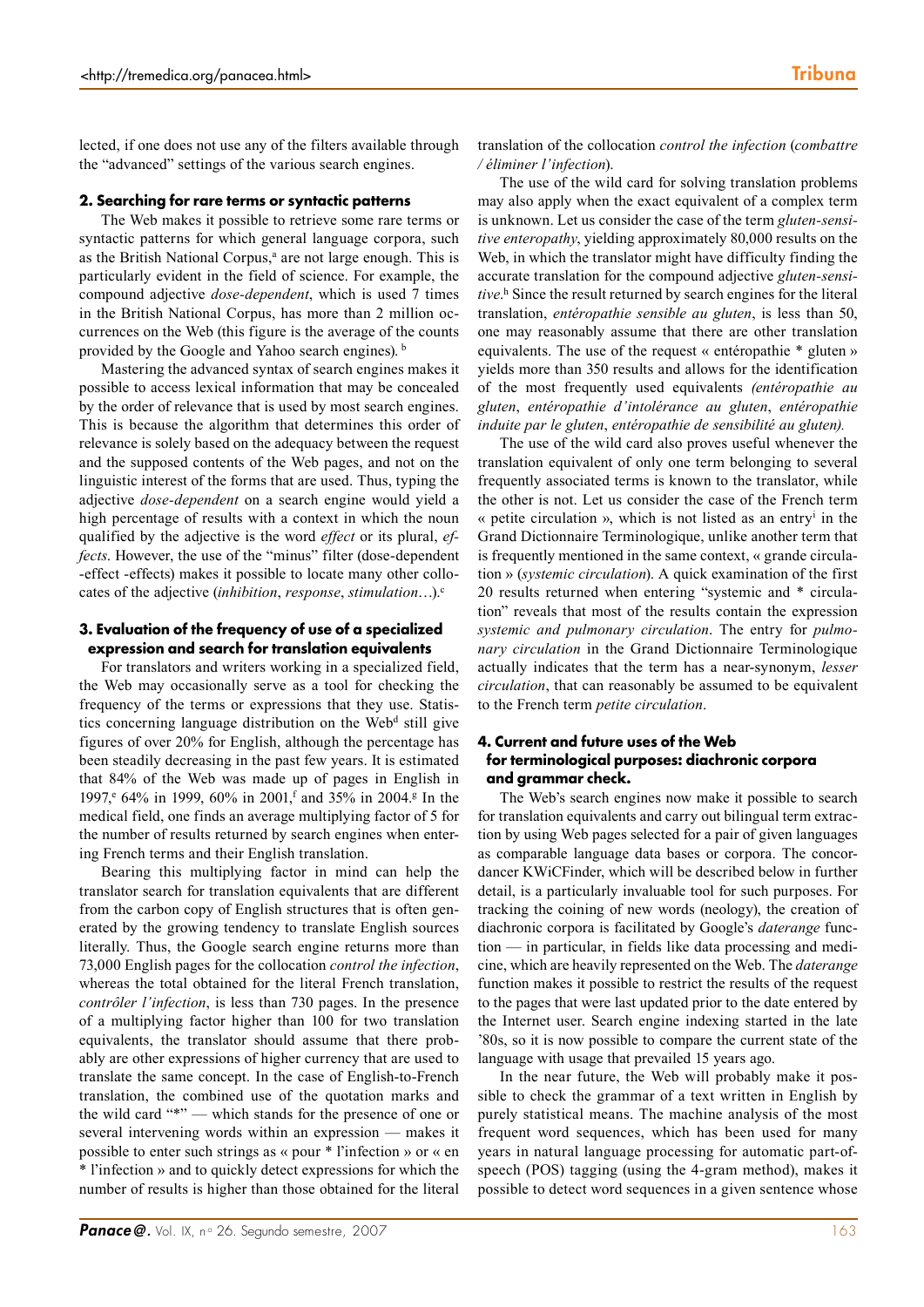| <b>The</b> | blood | rich | ln  | carbon | $\cdots$<br>$\cdot$ .<br>dioxide | returns | t0  | the | right                   | <i>ventricle.</i> |
|------------|-------|------|-----|--------|----------------------------------|---------|-----|-----|-------------------------|-------------------|
|            |       |      | 197 | 128    | 731                              | ັ       | 170 | 155 | 10<br><i><b>100</b></i> | 38°100            |

Table 1: Number of Web pages containing the 4-word sequences of the sentence "the blood rich in carbon dioxide returns to the right ventricle".

frequency is unusually low and which are therefore likely to be grammatically faulty. Table 1 shows the figures obtained on Google for pages containing the sequences of four successive words of the literal English translation of the French sentence « Le sang riche en dioxyde de carbone retourne au ventricule droit »:

The low number of occurrences of the sequence *in carbon dioxide returns* indicates a low probability for the first noun phrase in the sentence to end with an adjective that is modified by a prepositional phrase (*rich in carbon dioxide*). The future generations of grammar checkers will probably be able to carry out real-time testing of the word combinations that make up an expression whose acceptability seems doubtful, and to suggest sequences with have wider currency (there are over 32,000 results for the sequence *carbon-dioxide rich,*<sup>j</sup> and over 70 results for the correct translation, *carbon dioxide-rich blood*).

### **5. Web concordancers**

An estimated 10 to 20 billion Web pages were indexed by search engines in 2006. Some researchers in the field of linguistics are already using this enormous reserve of language forms for natural language processing applications. For example, Way and Gough (2003) used the Web for the automated revision of lists of translation equivalents suggested by their automatic translation system. The Web can also be considered as a mega-corpus to be used for purely lexicographical purposes, especially for describing rare lexical items. The ready availability of so much language material has logically prompted lexicographers to offer concordancers using the Web as a corpus.

KWiCFinder, conceived by William Fletcher, is a concordancer that is freely available for download on the Web.k The software, which must be installed locally after downloading, supports the advanced functions of the Alta Vista search engine and automatically saves the text files that match the results in a specific folder, which allows for the creation of specialized corpora using key words. The Webcorp concordancer<sup>l</sup> comes with the same functions and does not require previous installation. The user selects a given search engine (Google, Alta Vista, MetaCrawler, All the Web, or Open Directory) and enters a query that may combine several terms. As is the case with KWiCFinder, it is possible to display concordances in table format. William Fletcher is also the author of the Web page *Phrases in English,*m which makes it possible to carry out searches for expressions in the *British National Corpus*. One can search for phrases by using a combination of lexical items and/or parts of speech. Table 2 indicates the results obtained for nouns modified by the hyphenated compound *health-care*.

| health-care reform        | 12 |  |  |
|---------------------------|----|--|--|
| health-care system        |    |  |  |
| health-care costs         |    |  |  |
| health-care professionals |    |  |  |
| health-care plane         |    |  |  |
| health-care facilities    |    |  |  |
| health-care reforms       |    |  |  |
| health-care systems       |    |  |  |

Table 2: Result of the n-gram search "health-care N\*" on *Phrases in English*

# **6. Using the Web for syntactic disambiguation of complex noun phrases.**

# *6.1. The N1 N2 N3 syntactic pattern*

Research in terminology (Frantzi et al. 2001) has revealed that complex terms — that is, terms that are at least two words long — are frequently nested within longer terms or collocations. This is a characteristic that is actually taken into account by authors of terminological extraction software. When faced with such structures, the translator has to make a choice between two distinct ways to interpret the syntactic dependencies: the first noun (N1) may modify the rest of the noun phrase (N2-N3), as in the expression *placebo control group*, or the sequence made up of the first two nouns (N1 N2) may modify the last noun (N3), as in *bone marrow transplant*. In most cases, the grouping together of N1 and N2 or N2 and N3 is not a problem if the two-word collocation or complex term can be readily identified. Modern computer-assisted translation (CAT) software frequently makes uses of specialized dictionaries that store such sequences and their translations, and thus allow the disambiguation of the corresponding expressions. However, as pointed out by Rouleau (2003), some translation problems may also arise when shorter sequences (such as N1 N2) have to be translated into Romance languages, when a choice may have to be made between translating N1 as a noun complement or an adjective. For example, in the term *bone marrow*, bone is most frequently translated as an adjective in French (*moelle osseuse*), but the French translation for *spine surgery* will use a noun complement (*chirurgie du rachis*).

# *6.2. The ADJ N1 N2 syntactic pattern*

The ADJ N1 N2 syntactic pattern is frequently used in medical English and poses problems that are quite similar to the 3-noun sequence described above. Again, there is a choice to be made between two syntactic dependency patterns, depending on whether the adjective modifies the noun that immediately follows it (N1) or the N1 N2 expression. Thus, the sequence *coronary artery* can be readily identified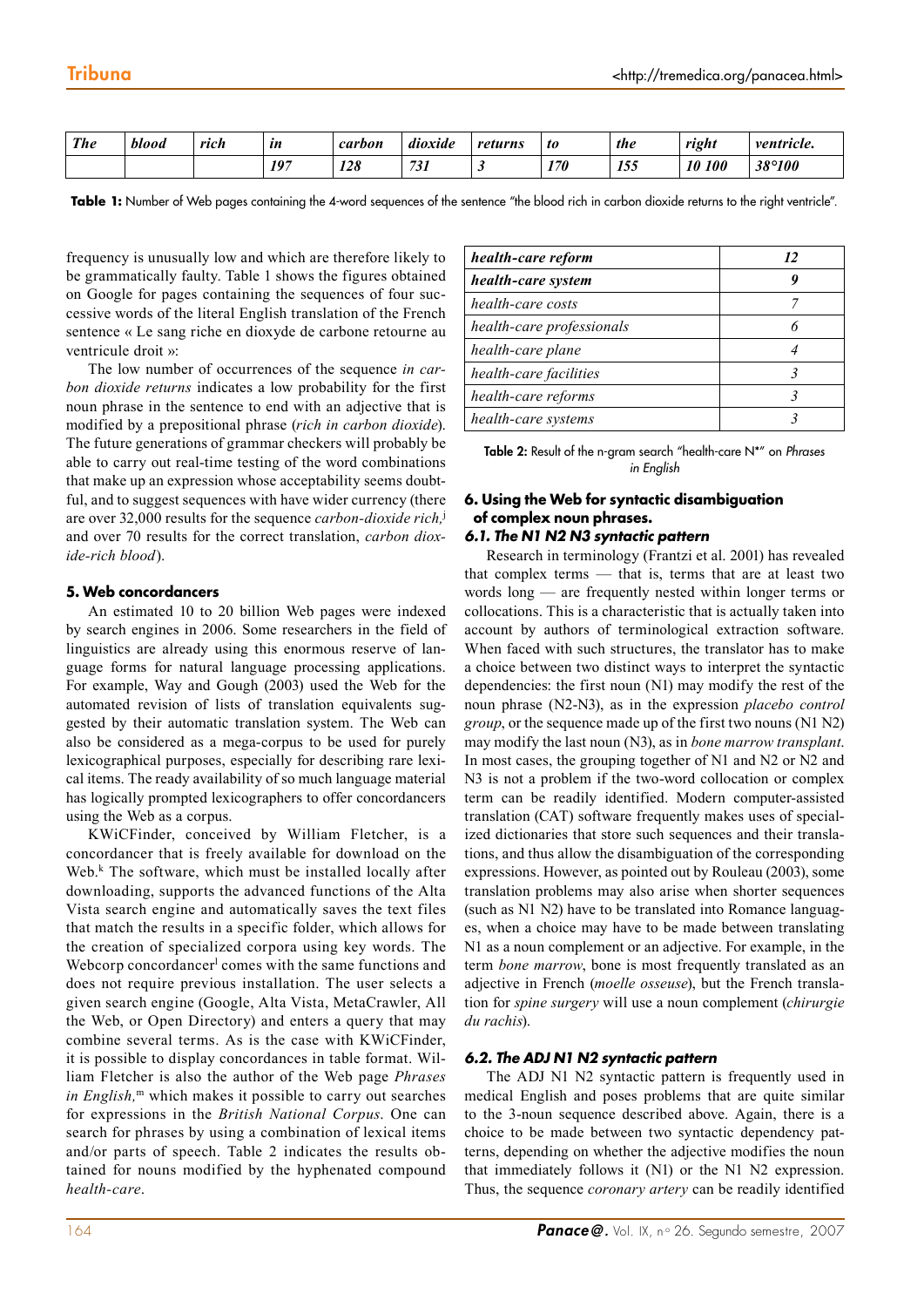in the noun phrase *[coronary artery] disease*, whereas the sequence *coronary heart* does not exist outside of the expression *coronary [heart disease]*, a syntactic dependency that can be logically inferred by anyone who knows the term *heart disease*. Previous research (Maniez, 2001) has shown that such ambiguous structures can be disambiguated by using a comparison of the frequencies found for the ADJ N1 and ADJ N2 sequences in specialized corpora or on the Web.

## *6.3. Coordination in complex noun phrases*

The problem posed by the assignment of modifiers to the various nouns that follow them within syntactically ambiguous structures is occasionally compounded by coordination. The following example (1) shows the potential for ambiguity when premodification and coordination are jointly used in scientific English:

(1) The ability of PET to detect cancer is based on the altered substrate requirements of malignant cells, which result from increased nucleic acid and protein synthesis and glycolysis.

Translating sentence (1) from English into any other language requires answering a number of questions :

- Does the adjective *nucleic* modify the noun *acid*, the sequence *acid and protein*, or the noun *synthesis* ?
- Does *protein* modify the noun *synthesis* alone or both of the coordinated nouns that follow (*synthesis and glycolysis*)?
- Does the adjective *increased* modify *acid*, *synthesis*, or the sequence *synthesis and glycolysis*?

The binary choices that are available actually create a dozen different solutions for the various syntactic combinations. Obviously, both linguistic and scientific skills come into play to rule out such dependencies as *nucleic protein* or *protein glycolysis*, but looking for such expressions within a specialized corpus using a concordancer (or "googling" such sequences) may help dispel doubts if such reassurance is needed. If we symbolize syntactic dependencies with brackets, we obtain the following structure: *increased [ [ [ [ nucleic acid] and [protein] ] synthesis] and glycolysis]*. A possible French translation for the noun phrase would be « augmentation de la glycolyse et de la synthèse des protéines et de l'acide nucléique », a wording that is actually less ambiguous than the original in that the second term of the second coordination (*glycolyse*) is clearly out of the scope of the modification by the translation of the segment *nucleic acid and protein*.

## *6.4. Two examples of complex noun phrase patterns: <ADJ1 ADJ2 N1 (AND/OR) N2 N3> and <ADJ N1 (AND/OR) N2 OF N3>*

The following patterns were isolated using a corpus compiled from the CD-ROM *Annals of Internal Medicine* for the year 1993. The corpus has 4.5 million word forms (*tokens*) and contains the text of all the articles that were published in the year 1993 in the following publications: *New England Journal of Medicine*, *Journal of the American Medical Association*, *Annals of Internal Medicine*, *Lancet*, and *British Medical Journal*. In order to study the syntactic patterns of interest, we used an automatic part-of-speech tagger, Winbrill.

#### *6.4.1. The <ADJ N1 (AND/OR) N2 OF N3> pattern*

After studying the 589 sequences that fit the <ADJ N1 (AND/OR) N2 OF N3> pattern, we identified four distinct combinations of syntactic dependencies:

a) [ADJ [N1 AND N2] ] OF N3

The adjective modifies both N1 and N2, and the complement *OF N3* applies to both of the coordinated nouns. This combination was the most frequently encountered (55%).

- *• effective [identification and care] of patients*
- *• optimal [dosage and duration] of therapy*

### b) [ADJ N1] AND [N2 OF N3]

The adjective modifies only the first noun, and the complement *OF N3* only applies to N2. This combination was seen in 26% of the selected patterns.

- *• [maternal age] and [length of gestation]*
- *• [ethnic group] and [place of birth]*

c) ADJ [N1 AND [N2 OF N3] ]

The adjective modifies both N1 and N2, but the complement *OF N3* only applies to N2. This combination was seen in 11% of the selected patterns.

- *• substantial [overlap and [loss of discrimination] ]*
- *• invaluable [ context and [source of information] ]*

d) [ [ADJ N1] AND [N2] ] OF N3

The adjective modifies only the first noun, and the complement *OF N3* applies to both of the coordinated nouns. This combination was seen in 8% of the selected patterns.

- *• [ [absolute number] and percentage] of lymphocytes*
- *• [ [natural history] and epizootiology] of Lyme disease*

Theoretically, the translator is faced with two choices that combine to create the four solutions above. The choices are about whether to validate the distant syntactic dependencies, with ADJ N2 on the one hand and N1 OF N3 on the other. Unlike translating software, the translator has access to lexical meaning and can check the validity of those distant syntactic dependencies using his or her knowledge of both medicine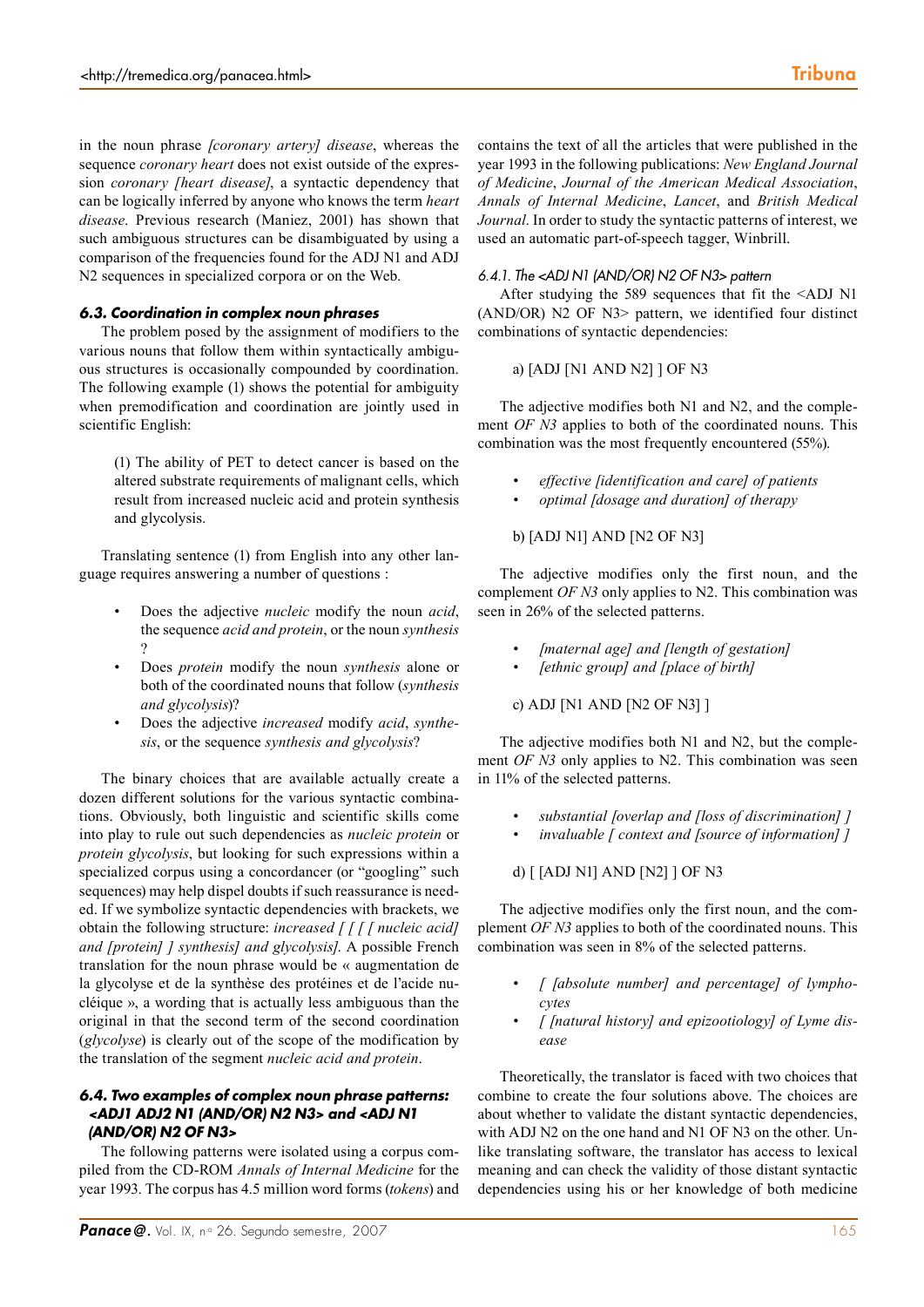and the medical language. When in doubt, the counts provided by search engines for various word combinations can be used to either prove or disprove the validity of the dependencies. The contents of the results themselves may also help answer questions about the meaning of the original sentence to be translated. For instance, when faced with example (2), the translator may wonder whether the adjective *surgical* modifies the noun *decompression*. The counts returned for the search "surgical decompression" (over 200,000 results) indicate that it is probably the case.

(2) The options for treatment include anticysticercal drugs, corticosteroids, cerebrospinal fluid shunting procedures, and **surgical removal or decompression of cysts**.

Conversely, the results returned by search engines can be used to rule out a particular syntactic dependency. In example (3), the translator may need to rule out a possible modification of the noun *yields* by the adjective *adverse*. Here, again, the results obtained on the Web (less than 30 results for "adverse yields" and zero results for "adverse yields of efficacy") seem to be a safe indicator that there is no such syntactic dependency in that case.

(3) The cumulative proportions of **adverse events and yields of efficacy** for sotalol and the other drugs were compared by the log-rank test.

#### *6.4.2. The <ADJ1 ADJ2 N1 (AND/OR) N2 N3> pattern*

Using the same corpus, a search for the pattern <ADJ1 ADJ2 N1 (AND/OR) N2 N3> resulted in the identification of 338 forms, which correspond to the realization of 5 distinct combinations of syntactic dependencies:

a) [ADJ1 ADJ2 N1] and [N2 N3] [central nervous system] and [bone marrow].

b) ADJ1 ( [ADJ2 N1] and [N2 N3] good ( [hygienic practices] and [hospital policies] )

c) ( [ADJ1 ADJ2 N1] and [N2] ) N3 ( [serious adverse event] or [withdrawal] ) form

d) ADJ1 ( ADJ2 [N1 and N2] ) N3 persistent ( central [ excitability and pain ] ) behaviours

e) ADJ1 ( ADJ2 [ N1 and [N2 N3] ]) rheumatoid ( synovial  $\lceil$  fluids and  $\lceil$  fissue cultures $\rceil$   $\rceil$ )

Once again, checking the validity of distant dependencies on the Web is of assistance in the deduction of the correct syntactic structure. In sentence (4), which presents the structure listed above under (d), the high frequencies of such collocations as *persistent pain* and *central pain* will help confirm the ADJ1 N2 and ADJ2 N2 dependencies. Likewise, in sentence

(5), the relatively low counts obtained for *serious withdrawal* and *adverse withdrawal* rule out those dependencies, while the (ADJ2 N1) N3 dependency (*adverse event form*) is confirmed by over 10,000 results.

- (4) By contrast, the same treatments are less effective when administered only minutes later, once the **persistent central excitability and pain behaviours** have been established
- (5) Each **serious adverse event or withdrawal form** was forwarded promptly to the medical department, where its receipt was documented but the code not broken.

Even if no such use of the Internet is either available or wanted by the teacher, attracting students' attention to such complex noun phrases can only contribute to sharpening their syntactic awareness and consequently improving their translating skills.

# **7. Conclusion**

The use of electronic resources is certainly no replacement for translators' intimate knowledge of their field of interest and of both of the languages that are at work. However, the use of specialized corpora and the Web's search engines as tools in translators' quest for lexical data will probably increase in the coming years, as search modules that were originally meant to provide information about factual content are gradually upgraded with increasingly sophisticated linguistic features. Obviously, a great deal of work remains to be done in teaching members of the medical profession how to write clear scientific prose, but the principle of economy that is inherent in language and the concision that is required of scientists impose the use of premodification in English, with its share of complex and potentially ambiguous noun phrases. It is therefore a worthwhile investment for any teacher of medical translation to devote a fair amount of instruction time to the structures we have discussed in this article, and to point out the many reading comprehension pitfalls that the use of such structures often creates.

#### **Notes**

- The British National Corpus is a text archive of over 100 000 words that was compiled in the early 1990s and whose aim was to provide linguists with a representative sample of the English language.
- These figures, however, only measure the "surface Web," i.e. the part of the Web which is indexed by search engines, and not the part known as the "deep Web," which is not accessible to search engines because of the nature of its contents. According to certain estimates, the size of the deep Web could be approximately 500 times larger than that of the surface Web.
- For the Google search engine, the online guide available at  $\leq_{\text{www}}$ . googleguide.com> provides a very complete description of the ways in which such searches can be narrowed down for linguistic purposes. The API (applications programming interface) guide,